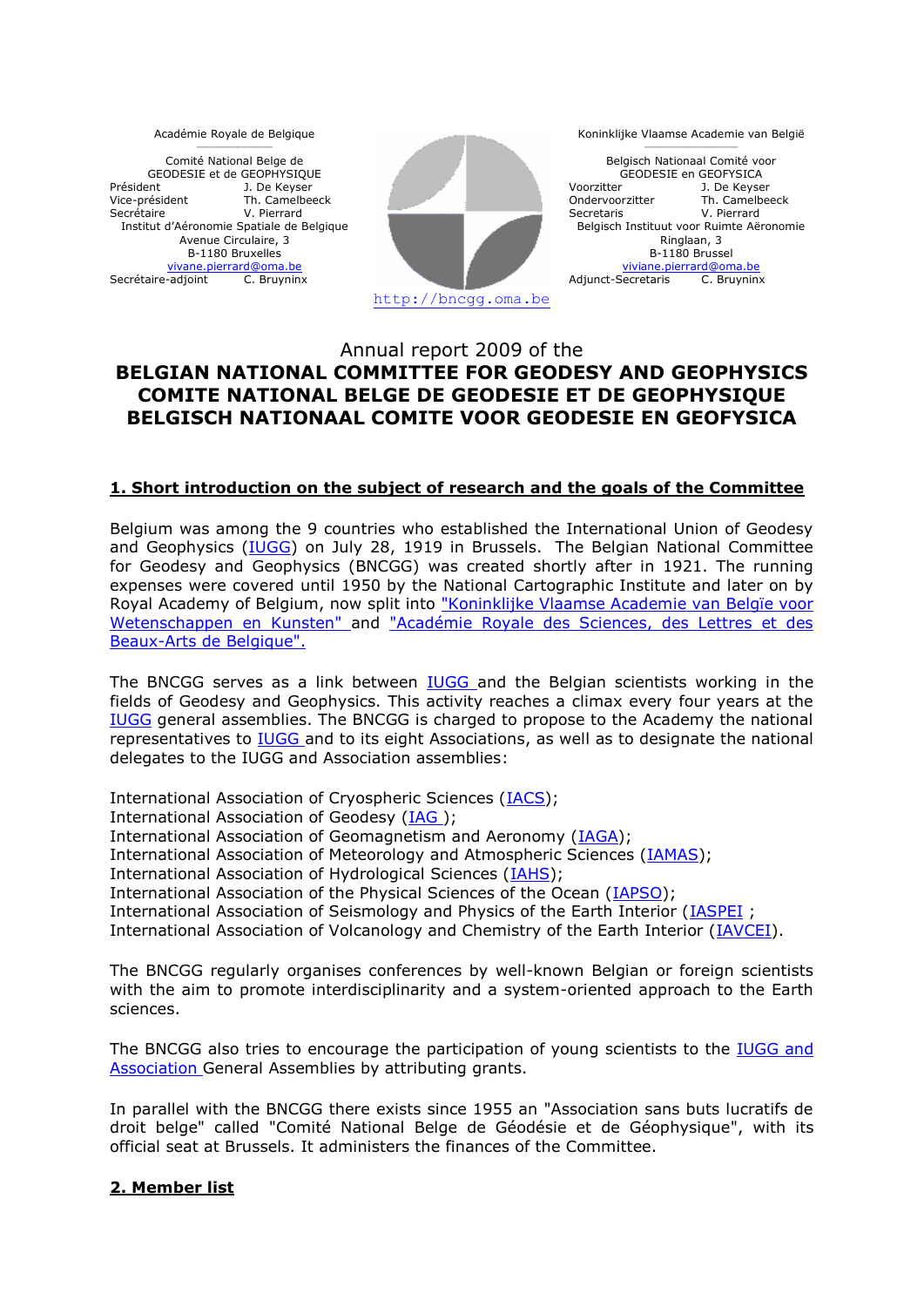#### - **Board**

| President           | Johan DE KEYSER (IASB-BIRA)  | N  |
|---------------------|------------------------------|----|
| Vice-president      | Thierry CAMELBEECK (ORB-KSB) | F  |
| Secretary           | Viviane PIERRARD (IASB-BIRA) | F. |
| Assistant secretary | Carine BRUYNINX (ORB-KSB)    | N  |

#### - **Members (16)**

- Prof. BECKERS, Jean-Marie (F, IAPSO) Université de Liège Département d'Astrophysique, Géophysique et Océanographie GeoHydrodynamics and Environment Research Sart-Tilman B5 4000 Liège Phone: +32 4 366 3358 Fax: +32 4 366 2355 E-mail: [jm.beckers@ulg.ac.be](mailto:jm.beckers@ulg.ac.be)

- Dr. BRUYNINX, Carine (Adjunct-secretaris, N, IAG) Koninklijke Sterrenwacht van België Ringlaan 3 1180 Brussel Phone : +32 2 373 0292 Fax : +32 2 374 9822 E-mail : [carine.bruyninx@oma.be](mailto:carine.bruyninx@oma.be)

- Prof. CAMELBEECK, Thierry (Vice-président, F, *IASPEI*)) Observatoire Royal de Belgique Av. Circulaire 3 1180 Bruxelles Phone : +32 2 373 0252 Fax : +32 2 374 9822 E-mail : [thierry.camelbeeck@oma.be](mailto:thierry.camelbeeck@oma.be)

- Dr. CRUCIFIX, Michel (F, IAMAS) Inst. Astronomie et Géophysique Université Catholique de Louvain Chemin du Cyclotron 2 1348 Louvain-la-Neuve, Belgique Phone : +32 10 473300 Fax : +32 10 474722 E-mail : [michel.crucifix@uclouvain.be](mailto:michel.crucifix@uclouvain.be)

- Prof. DEHANT, Véronique (F, [IAG\)](http://www.iag-aig.org/) Observatoire Royal de Belgique Avenue Circulaire 3 B-1180 Bruxelles, Belgium Phone : +32 2 373 0266 Fax : +32 2 374 9822 E-mail : [Véronique.Dehant@oma.be](mailto:V%C3%A9ronique.Dehant@oma.be)

- Dr. De KEYSER, Johan (Voorzitter, N, [IAGA\)](http://www.iugg.org/IAGA) Belgisch Instituut voor Ruimte Aëronomie Ringlaan 3 1180 Brussel Phone : +32 2 373 0368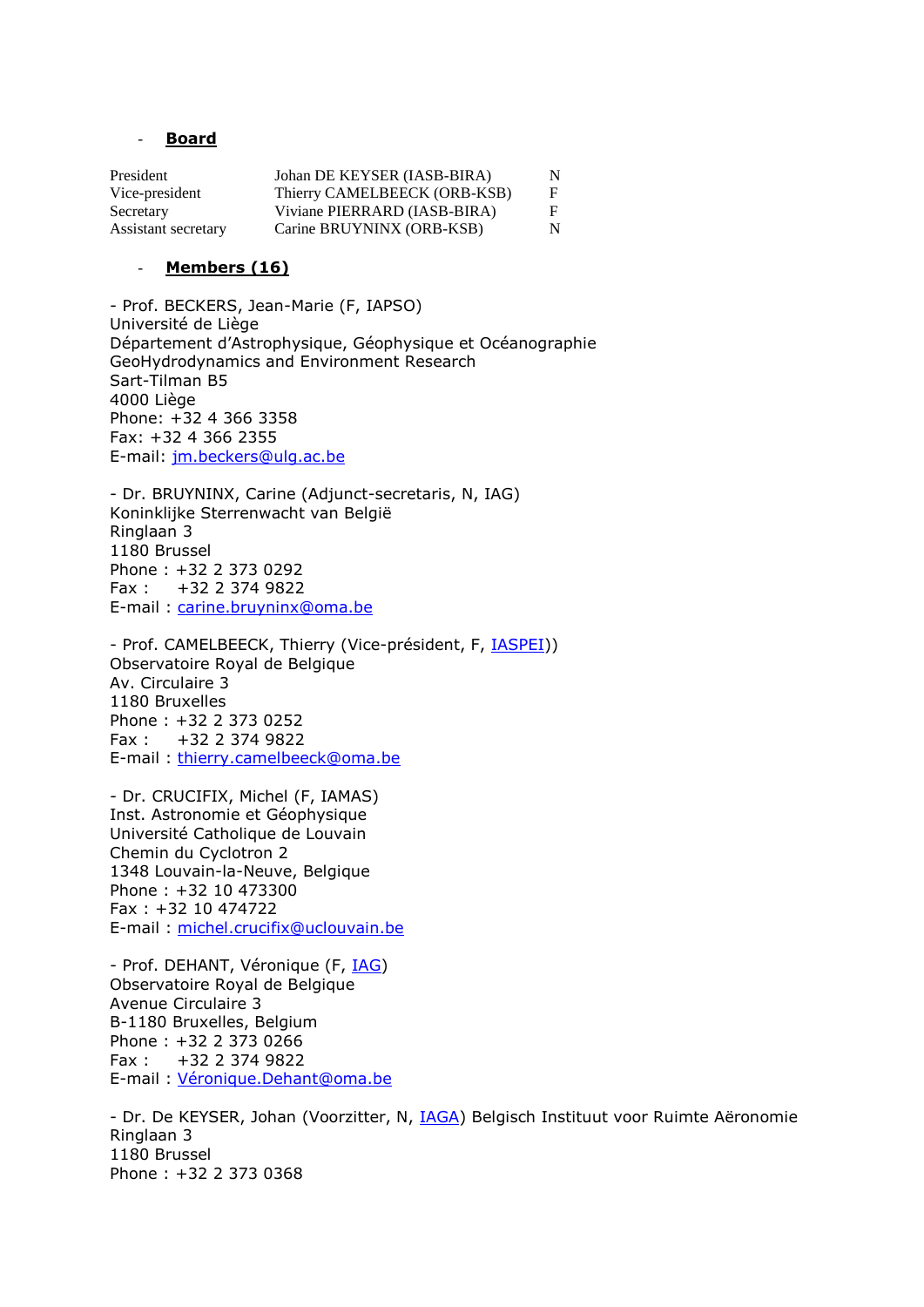Fax : +32 2 374 8423 E-mail : [johan.dekeyser@bira-iasb.oma.be](mailto:johan.dekeyser@bira-iasb.oma.be)

- Dr. De MAZIERE, Martine (N, IAMAS) Belgisch Instituut voor Ruimte Aëronomie Ringlaan 3 1180 Brussel Phone : +32 2 373 0363 Fax : +32 2 374 8423 E-mail : [martine.demaziere@oma.be](mailto:martine.demaziere@oma.be)

- Prof. DE SMEDT F. Hilaire (N, IAHS) Vrije Universiteit Brussel (VUB) Department of Hydrology and Hydraulic Engineering Pleinlaan 2 B-1050 Brussel Phone : +32 2 6293547 Fax : +32 2 629 3022 E-mail : [fdesmedt@vub.ac.be](mailto:fdesmedt@vub.ac.be)

- Dr. DEWITTE, Steven (N, IAMAS) Koninklijk Meteorologisch Instittuut Ringlaan 3 1180 Brussel E-mail : [dewitte@oma.be](mailto:dewitte@oma.be)

- Prof. ERNST, Gerald (F - [IAVCEI\)](http://www.iaspei.org/) Dpt. Geology & Soil Sciences ; Universiteit Gent Krijgslaan 281/S8 9000 Gent E-mail : [gerald.ernst@ugent.be](mailto:gerald.ernst@ugent.be)

- Prof. FICHEFET, Thierry (F, [IAPSO\)](http://www.iugg.org/iapso) Institut d'Astronomie et de Géophysique G. Lemaitre Université Catholique de Louvain Chemin du Cyclotron 2 B-1348 Louvain-la-Neuve Phone : +32 10 47 3295 Fax : +32 10 47 3297 E-mail : [fichefet@astr.ucl.ac.be](mailto:fichefet@astr.ucl.ac.be)

- Prof. HUYBRECHTS, Philippe (N - [IACS\)](http://www.iugg.org/iacs/) Departement Geografie Vrije Universiteit Brussel Pleinlaan 2 B-1050 Brussel Phone : +32 2 629 3593 Fax : +32 2 629 3378 E-mail : [phuybrec@vub.ac.be](mailto:phuybrec@vub.ac.be)

- Dr. PIERRARD, Viviane (Secrétaire, F, IAGA) Institut d'Aéronomie Spatiale de Belgique Avenue Circulaire 3 B-1180 Bruxelles, Belgium Phone : +32 2 373 0365 Fax : +32 2 374 8423 E-mail : [viviane.pierrard@oma.be](mailto:viviane.pierrard@oma.be)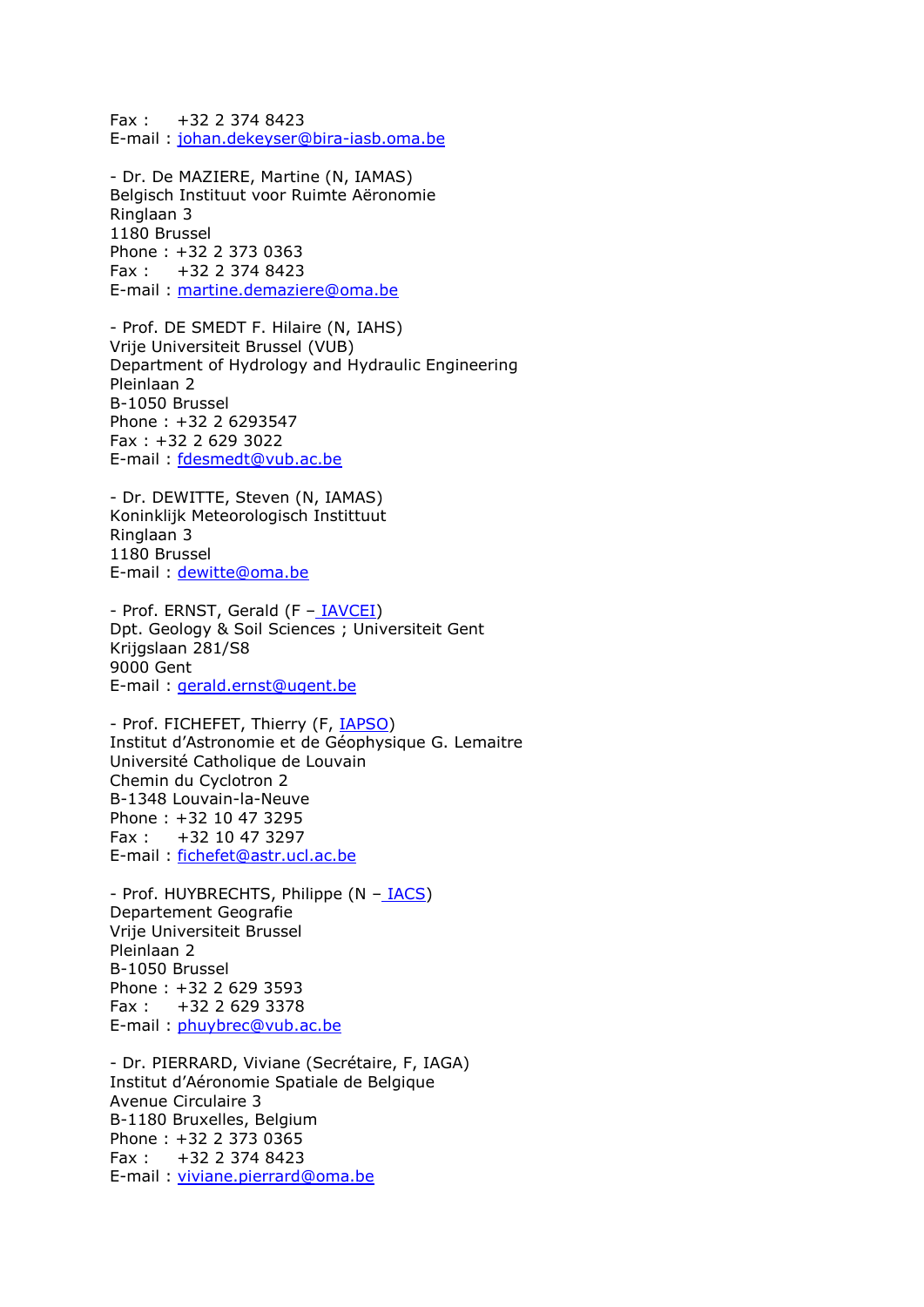- Dr. VANDAELE, Ann Carine (F, IAGA) Institut d'Aéronomie Spatiale de Belgique Av. Circulaire 3 B-1180 Bruxelles, Belgium Phone +32 2 3730367 Fax : +32 2 374 8423 E-mail : [a-c.vandaele@aeronomie.be](mailto:Carinea-c.vandaele@aeronomie.be)

- Dr. VANNESTE, Kris (N, IASPEI) Koninklijke Sterrenwacht van België Ringlaan 3 1180 Brussel Tel: +35 2 3730280 Fax: +32 2 3730339 [kris.vanneste@oma.be](mailto:kris.vanneste@oma.be)

- Prof. VERHOEST Niko (N, **IAHS)** Universiteit Gent Laboratory of Hydrology and Water Management Coupure links 653 9000 Gent Phone: +32 9 264 6138 Fax: +32 9 264 6236 E-mail: [niko.verhoest@ugent.be](mailto:niko.verhoest@ugent.be)

#### - **Honorary members (19)**

- Baron ACKERMAN, Marcel Rue de la Montagne 24 1367 Mont Saint André E-mail : [ackerman.marcel@skynet.be](mailto:ackerman.marcel@skynet.be)

- Prof. BERGER, André Université Catholique de Louvain Institut d'Astronomie et de Géophysique G. Lemaitre Chemin du Cyclotron 2 B-1348 Louvain-la-Neuve, Belgium Phone : +32 10 47 3303  $Fax : +32 10 47 4722$ E-mail : [berger@astr.ucl.ac.be](mailto:berger@astr.ucl.ac.be)

- Dr. DE MUER, Dirk Koninklijk Meteorologisch Instituut Ringlaan 3 B-1180 Brussel, Belgium Phone : +32 2 373 0570 Fax : +32 2 373 0553 E-mail : [dirk.demuer@oma.be](mailto:dirk.demuer@oma.be)

- Prof. DE TROCH, François Lamstraat 4 9820 Merelbeke Phone : +32 9 264 6135 Fax : +32 9 264 6236 E-mail : [fdetroch@netadmin.be](mailto:fdetroch@netadmin.be)

- Prof. DUCARME, Bernard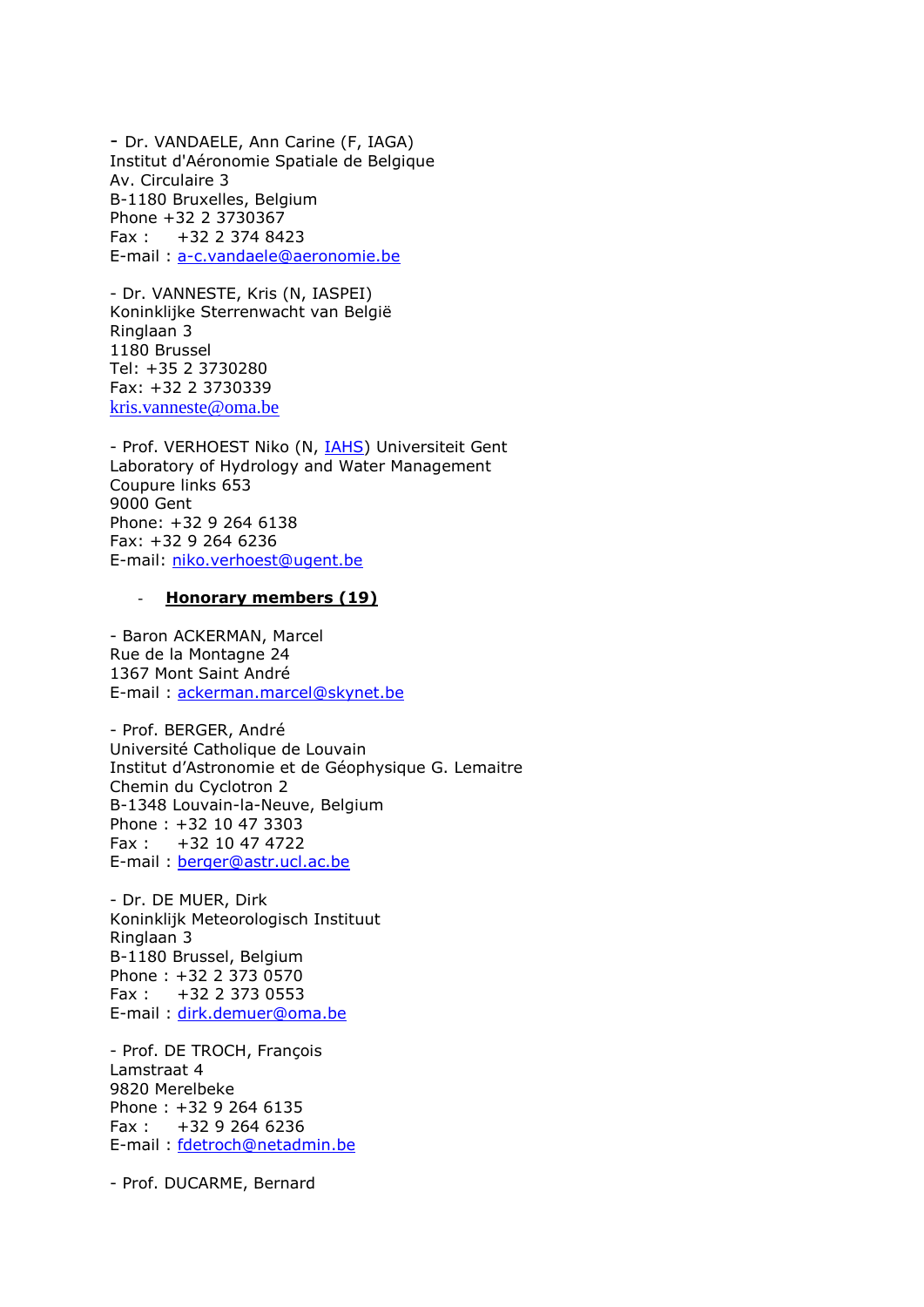Observatoire Royal de Belgique Avenue Circulaire 3 B-1180 Bruxelles, Belgium Phone : +32 2 373 0248 Fax : +32 2 374 9822 E-mail : [bf.ducarme@gmail.com](mailto:bf.ducarme@gmail.com)

- Prof. KOCKARTS, Gaston Rue du Merlo 8a, bte 16 B-1180 Bruxelles Phone : ++32 2 376 0414

- Prof. LEMAIRE, Joseph Institut d'Aéronomie Spatiale de Belgique Avenue Circulaire 3 B-1180 Bruxelles, Belgium Phone : +32 2 653 4921 Fax : +32 10 474722 E-mail : [jfl@astr.ucl.ac.be](mailto:jfl@astr.ucl.ac.be)

- Dr. MALCORPS, Henri Directeur-Generaal Koninklijk Meteorologisch Instituut Ringlaan 3 1180 Brussel Phone : +32 2 373 0500 Fax : +32 2 375 1259 E-mail : [henri.malcorps@oma.be](mailto:henri.malcorps@oma.be)

- Prof. NIHOUL, Jacques GHER – Modèle Environnement Université de Liège Sart Tilman B5 4000 Liège Phone : +32 4 366 3350 Fax : +32 4 366 4740 E-mail : [j.nihoul@ulg.ac.be](mailto:j.nihoul@ulg.ac.be)

- Prof. PAQUET, Paul Rue du Moulin à vent 9 B-5031 Grand-Leez, Belgium Phone : +32 81 414938 Fax : +32 2 374 9822 E-mail : [Paul.Paquet@skynet.be](mailto:Paul.Paquet@oma.be)

- Prof. PETERS, Jean-Jacques 44 rue Philippe de Champagne B-1000 Brussels, Belgium Phone : +32 2 512 8006 Fax : +32 2 502 4644 E-mail : [jjpeters@skynet.be](mailto:jjpeters@vub.ac.be)

- Prof. RONDAY, François Administrateur Université de Liège Place du 20 Août, 7 B-4000 Liège, Belgium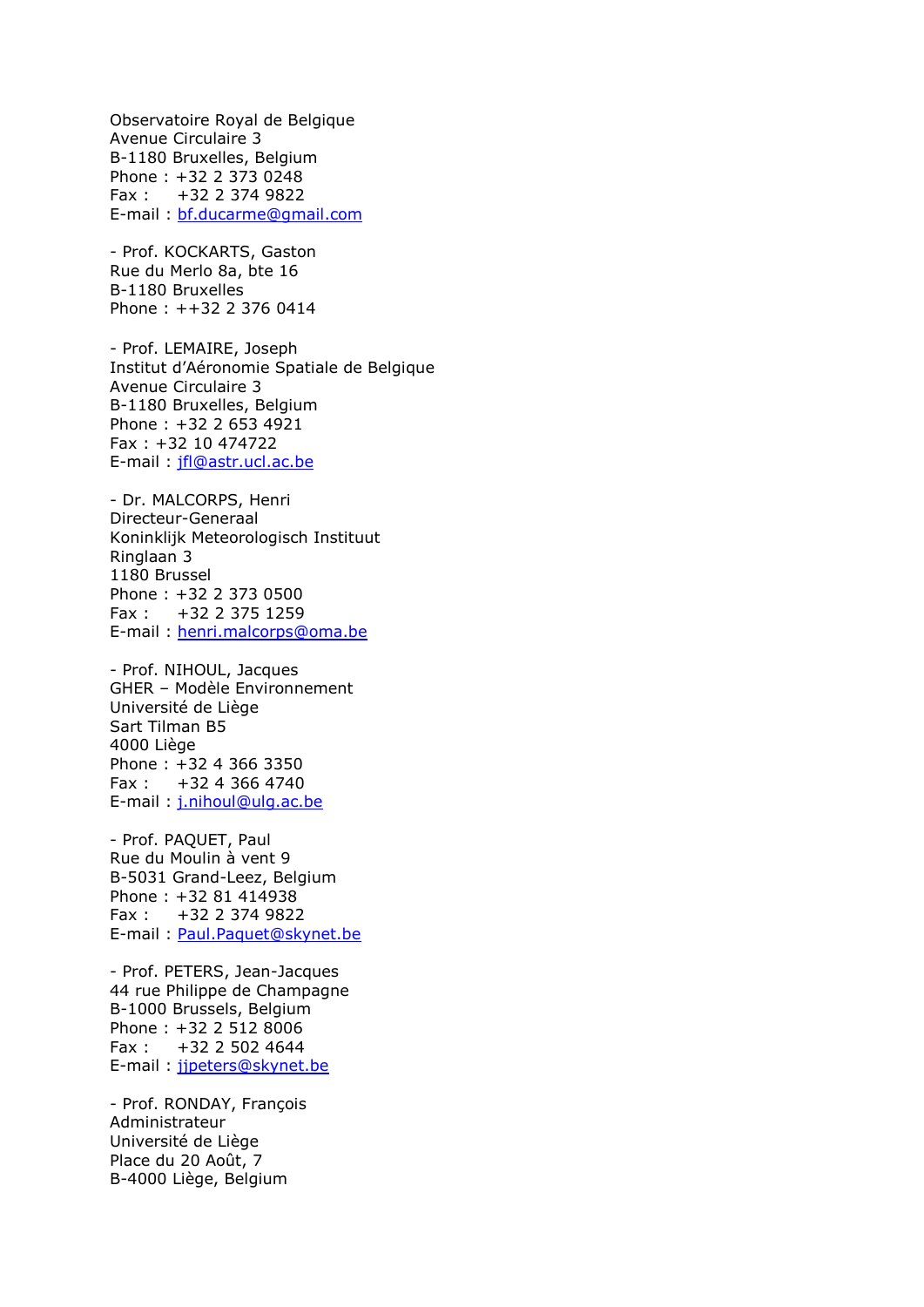Phone : +32 4 366 5301 Fax: +32 4 366 5400 E-mail : [fronday@ulg.ac.be,](mailto:fronday@ulg.ac.be) [administrateur@ulg.ac.be](mailto:administrateur@ulg.ac.be)

- Dr. SCHERER, Marc Belgisch Instituut voor Ruimte-Aeronomie Ringlaan 3 B-1180 Brussel, Belgium Phone : +32 2 374 8121 Fax : +32 2 374 8423 E-mail : [Marc.Scherer@bira-iasb.oma.be](mailto:Marc.Scherer@bira-iasb.oma.be)

- Prof. SIMON, Paul C. Institut d'Aéronomie Spatiale de Belgique Avenue Circulaire 3 B-1180 Bruxelles, Belgium Phone : +32 2 373 0413 Fax : +32 2 375 9336 E-mail : [Paul.Simon@oma.be](mailto:Paul.Simon@oma.be)

- Prof. SNEYERS, R. Rue Copernic 68 1180 Bruxelles phone : ++32 2 374 0154

- Ingénieur STERLING, André Avenue Armand Huysmans 205, bte 3 1050 Bruxelles phone : ++32 2 649 2238

- Prof. VAN DER BEKEN, André François Laurentplein 45, 9000 Gent E-mail : [andre.van.der.beken@pandora.be](mailto:avdbeken@vub.ac.be)

- Prof. VAN TWEMBEKE, Urbain Kruisbooglaan 11 3210 Linden. Phone :++32 16 25 89 77

- Dr. VERBEIREN, Roland Koninklijke Sterrenwacht van Belgie Ringlaan 3 B-1180 Brussel, Belgium Phone : +32 2 373 0257 Fax : +32 2 374 9822 E-mail : [roland.verbeiren@telenet.be](mailto:roland.verbeiren@telenet.be)

#### - **Associated members (45)**

Amelynck, C. (N [-IAMAS\)](http://www.iamas.org/) [amelynck@bira-iasb.oma.be](mailto:amelynck@bira-iasb.oma.be) Belgisch Instituut voor Ruimte Aëronomie Ringlaan 3 1180 Brussel

Barth A. (F -IAPSO) [a.barth@ulg.ac.be](mailto:amelynck@bira-iasb.oma.be)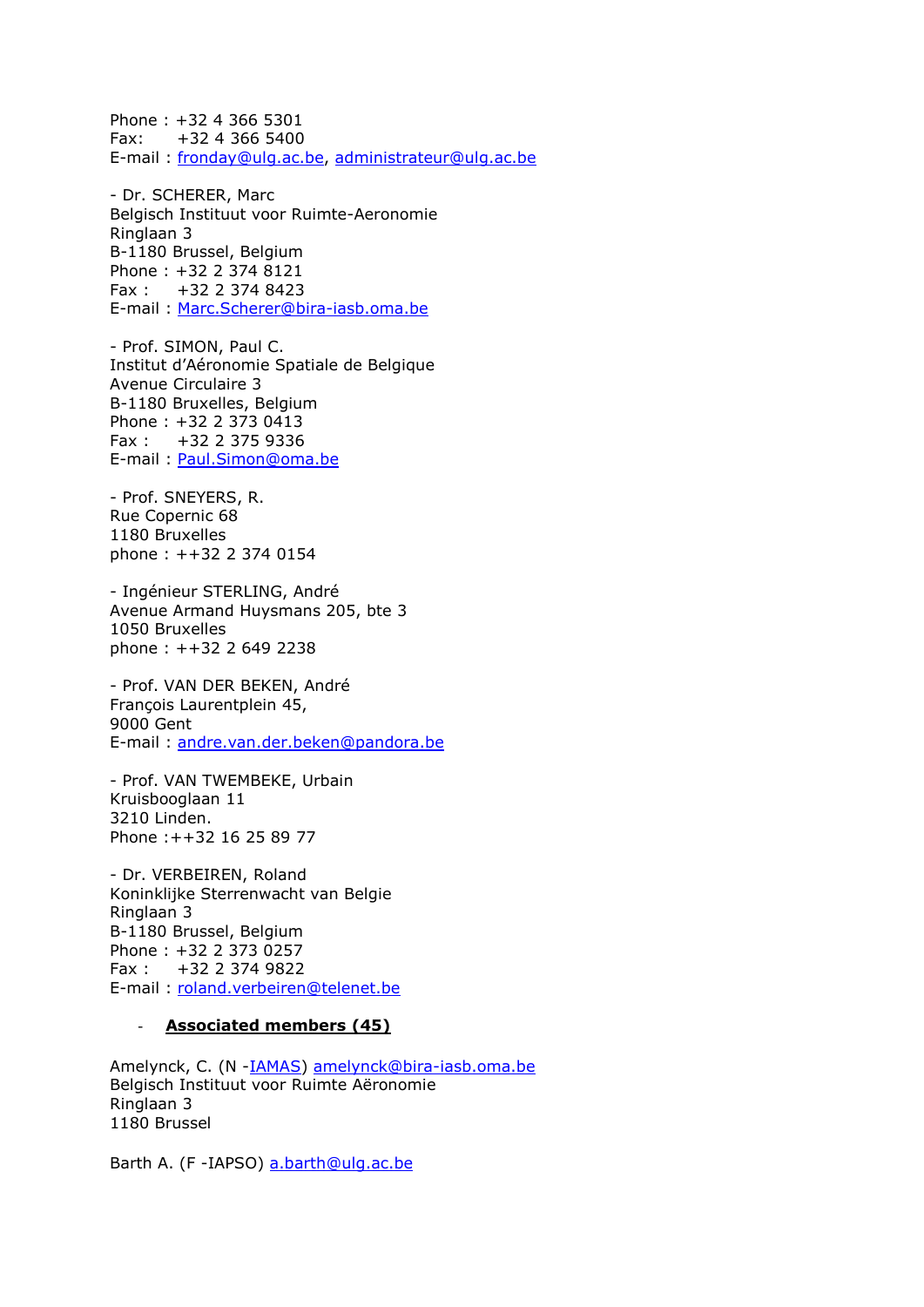AGO-GHER Université de Liège Sart Tilman B5 4000 Liège

Batelaan O. (N -[IAHS\)](http://www.cig.ensmp.fr/~iahs/) batelaan@vub.ac.be Department of Hydrology and Hydraulic Engineering Vrije Universiteit Brussel Pleinlaan 2 1050 Brussel

Bernard, A. (F - [IAVCEI\)](http://www.iavcei.org/) [abernard@ulb.ac.be](mailto:abernard@ulb.ac.be) Geochemistry 160/02 Université Libre de Bruxelles Ave. Roosevelt 50 1050 Bruxelles

Bingen, Chr. (N [-IAMAS\)](http://www.iamas.org/) [bingen@bira-iasb.oma.be](mailto:bingen@bira-iasb.oma.be) Belgisch Instituut voor Ruimte Aëronomie Ringlaan 3 1180 Brussel

Chabrillat, S. (F – [IAMAS\)](http://www.iamas.org/) [chabrillat@bira-iasb.oma.be](mailto:chabrillat@bira-iasb.oma.be) Institut d'Aéronomie Spatiale de Belgique Av. Circulaire 3 1180 Bruxelles

Collin, F. (F - [IASPEI\)](http://www.iaspei.org/) [collin@oma.be](mailto:collin@oma.be) Observatoire Royal de Belgique Avenue Circulaire 3 1180 Bruxelles

Crommelynck, D. (F - [IAMAS\)](http://www.iamas.org/) [dcrommelynck@tvcablenet.be](mailto:collin@oma.be) Institut Royal Météorologique Avenue Circulaire 3 1180 Bruxelles

Crosby N. B. (F - **IAGA**) [norma.crosby@aeronomie.be](mailto:norma.crosby@aeronomie.be) Institut d'Aéronomie Spatiale de Belgique Av. Circulaire 3 1180 Bruxelles

Darrouzet F. (F - [IAGA\)](http://www.iugg.org/IAGA) [darrouzet@aeronomie.be](mailto:darrouzet@aeronomie.be) Institut d'Aéronomie Spatiale de Belgique Av. Circulaire 3 1180 Bruxelles

Dassargues, A.(F - [IAHS\)](http://www.cig.ensmp.fr/~iahs/) [alain.dassargues@ulg.ac.be](mailto:alain.dassargues@ulg.ac.be) Laboratoires de Géologie de l'Ingénieur d'Hydrogéologie (LGIH) Université de Liège (ULg) Bâtiment B52/3 Sart Tilman 4000 Liège

De Backer, H. (N - [IAMAS\)](http://www.iamas.org/) [debacker@oma.be](mailto:debacker@oma.be) Koninklijk Meteorologisch Instituut Ringlaan 3 1180 Brussel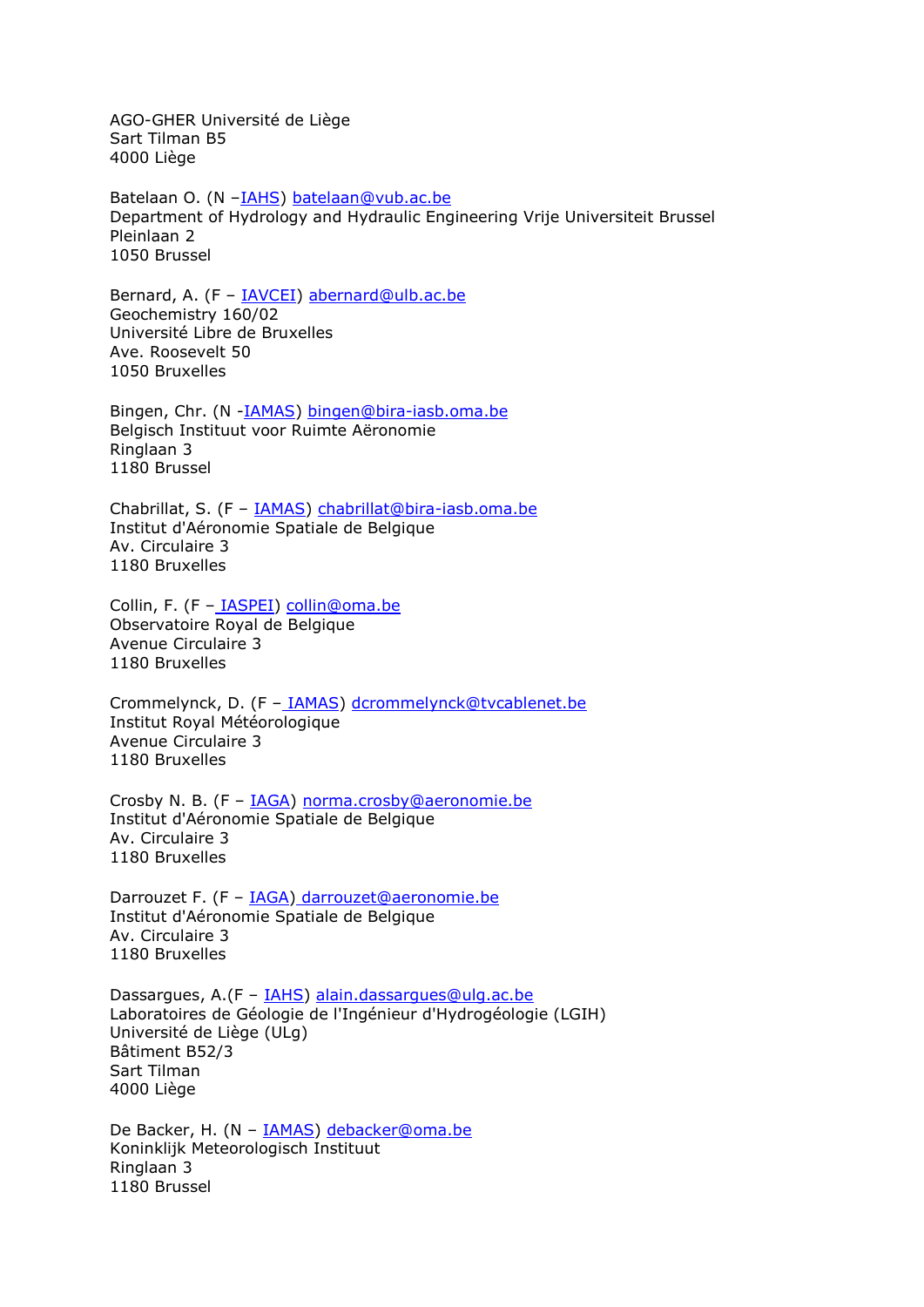Decleir, H. (N - **IAMAS**) [hdecleir@vub.ac.be](mailto:hdecleir@vub.ac.be) Vrije Universiteit Brussel Dept. Geografie Pleinlaan 2 B-1050 Brussel

Defraigne, P. (F -**IAG)** [pascale.defraigne@oma.be](mailto:pascale.defraigne@oma.be) Observatoire Royal de Belgique Av. Circulaire 3 1180 Bruxelles

Deleersnijder, E. (F – [IAPSO\)](http://www.iugg.org/iapso/) [ericd@uclouvain.be](mailto:ericd@uclouvain.be) Centre for Systems Engineering and Applied Mechanics (CESAME) Universite catholique de Louvain 4 Avenue G. Lemaitre (Euler building, Office a.113) 1348 Louvain-la-Neuve

Delobbe, L. (F – [IAMAS\)](http://www.iamas.org/) [delobbe@oma.be](mailto:delobbe@oma.be) Institut Royal Météorologique Av. Circulaire 3 1180 Bruxelles

Errera, Q. (F – [IAMAS\)](http://www.iamas.org/) [errera@bira-iasb.oma.be](mailto:errera@bira-iasb.oma.be) Institut d'Aéronomie Spatiale de Belgique Av. Circulaire 3 1180 Bruxelles

Everaerts, M. (F - [IAG\)](http://www.iag-aig.org/) [michel.everaerts@oma.be](mailto:michel.everaerts@oma.be) Observatoire Royal de Belgique Avenue Circulaire 3 1180 Bruxelles

Fussen, D. (F - [IAGA\)](http://www.iugg.org/IAGA) [didier.fussen@oma.be](mailto:didier.fussen@oma.be) Institut d'Aéronomie Spatiale de Belgique Av. Circulaire 3 1180 Bruxelles

Gérard, J.-C. (F - **IAMAS**) [jc.gerard@ulg.ac.be](mailto:jc.gerard@ulg.ac.be) Lab. Phys. Atm. Et Planétaire Université de Liège Allée du 6 août 17, B5C 4000 Liège

Goosse, H. (F – [IAPSO\)](http://www.iugg.org/iapso/) [hgs@astr.ucl.ac.be](mailto:hgs@astr.ucl.ac.be) Institut d'Astronomie et de Geophysique G. Lemaitre Université Catholique de Louvain 2 Chemin du Cyclotron B-1348 Louvain-la-Neuve

Joukoff, A. (F – [IAMAS\)](http://www.iamas.org/) [joukalex@skynet.be](mailto:joukalex@skynet.be)  Institut Royal Météorologique Av. Circulaire 3 1180 Bruxelles

Kruglanski M. (F - [IAGA\)](http://www.iugg.org/IAGA) [kruglanski@aeronomie.be](mailto:kruglanski@aeronomie.be) Institut d'Aéronomie Spatiale de Belgique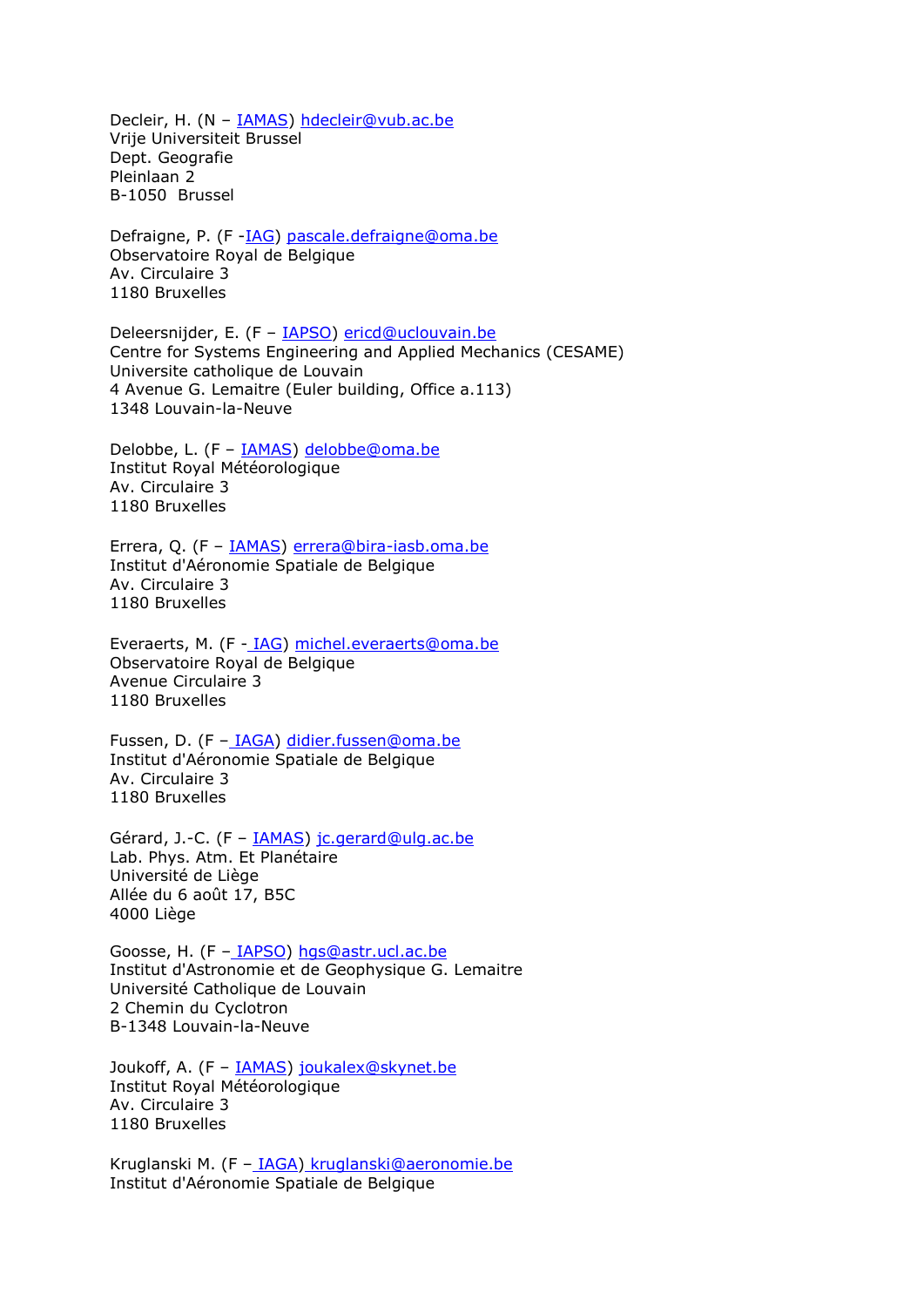Av. Circulaire 3 1180 Bruxelles

Lamy H. (F - [IAGA\)](http://www.iugg.org/IAGA) [lamy@aeronomie.be](mail:lamy@aeronomie.be) Institut d'Aéronomie Spatiale de Belgique Av. Circulaire 3 1180 Bruxelles

Loutre, M.-F. (F – [IAMAS\)](http://www.iamas.org/) [loutre@astr.ucl.ac.be](mailto:loutre@astr.ucl.ac.be) Institut d'Astronomie et de Geophysique G. Lemaitre Université Catholique de Louvain 2 Chemin du Cyclotron B-1348 Louvain-la-Neuve

Muller, C. (F - [IAGA\)](http://www.iugg.org/IAGA) [c.muller@oma.be](mailto:c.muller@oma.be) Institut d'Aéronomie Spatiale de Belgique Av. Circulaire 3 1180 Bruxelles

Müller, J.-F. (F – [IAMAS\)](http://www.iamas.org/) [jfm@oma.be](mailto:jfm@oma.be) Institut d'Aéronomie Spatiale de Belgique Av. Circulaire 3 1180 Bruxelles

Muls, A. (N – [IAG\)](http://www.iag-aig.org/) [alain.muls@rma.ac.be](mailto:alain.muls@rma.ac.be) Royal Military Academy Renaissancelaan 30 1000 Brussel

Pattyn, F. (F - IACS) [fpattijn@ulb.ac.be](mailto:fpattijn@ulb.ac.be) Laboratoire de Glaciologie Université libre de Bruxelles CP 160/03 Av. F. D. Roosevelt 50 1050 Bruxelles

Pauwels, V. (N - [IAHS\)](http://www.cig.ensmp.fr/~iahs/) [valentijn.pauwels@ugent.be](mailto:valentijn.pauwels@ugent.be) Universiteit Gent Laboratory of Hydrology and Water Management Coupure Links 653 9000 Gent

Rasson, J. ( F – [IAGA\)](http://www.iugg.org/IAGA) [jean.rasson@oma.be](mailto:jean.rasson@oma.be) Institut Royal Météorologique Centre de Physique du Globe 5670 Dourbes (Viroinval)

Roosbeek, F., (F [-IAG\)](http://www.iag-aig.org/) [fabian.roosbeek@oma.be](mailto:fabian.roosbeek@oma.be) Observatoire Royal de Belgique Av. Circulaire 3 1180 Bruxelles

Roth, M. (F – [IAGA\)](http://www.iugg.org/IAGA) [michel.roth@bira-iasb.oma.be](mailto:michel.roth@bira-iasb.oma.be) Institut d'Aéronomie Spatiale de Belgique Av. Circulaire 3 1180 Bruxelles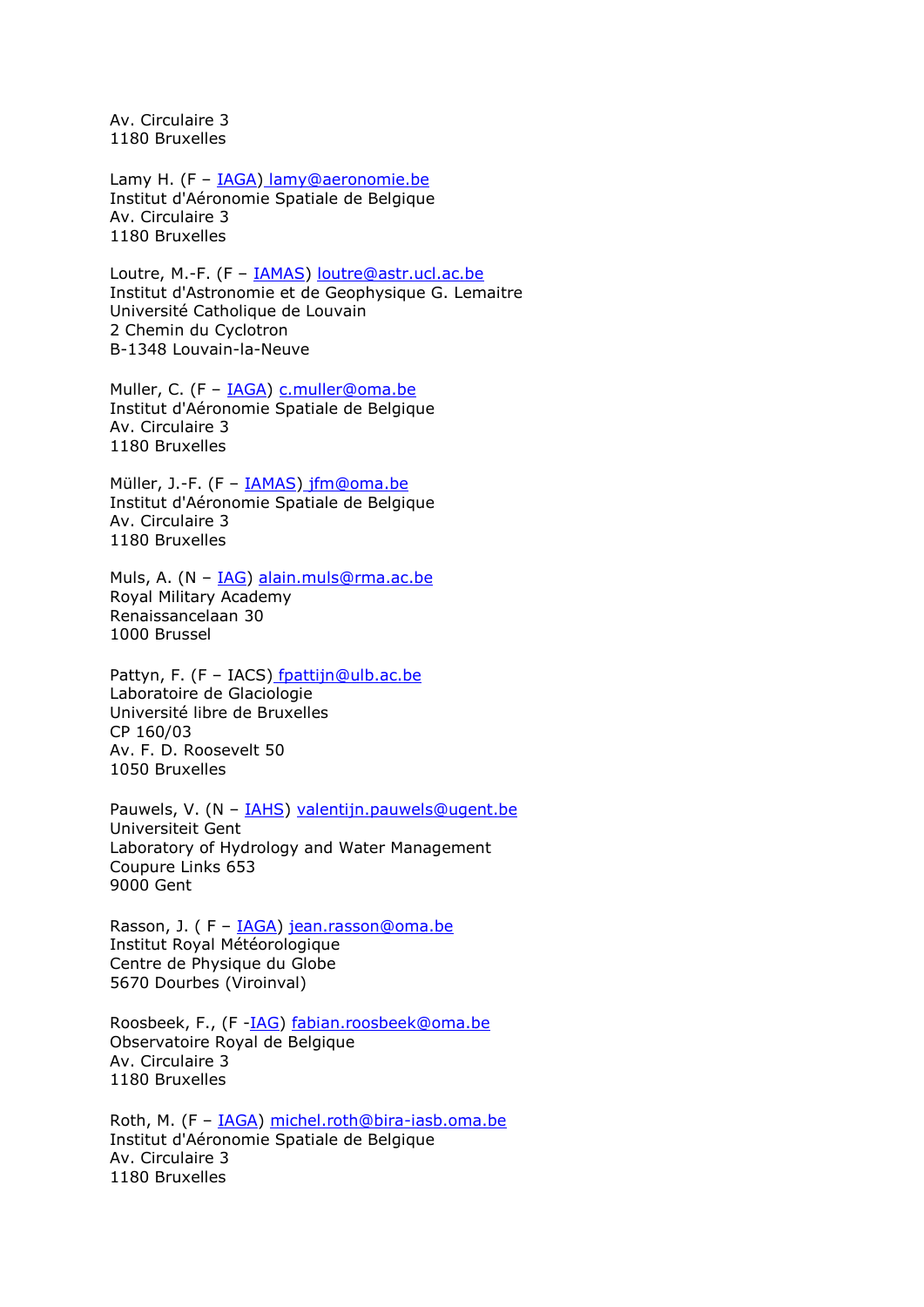Rouvas-Nicolis, C. (F - **IAMAS**) [cnicolis@oma.be](mailto:cnicolis@oma.be) Institut Royal Météorologique Av. Circulaire 3 1180 Bruxelles

Schoon, N. (N [-IAMAS\)](http://www.iamas.org/) [schoon@bira-iasb.oma.be](mailto:schoon@bira-iasb.oma.be)  Belgisch Instituut voor Ruimte Aëronomie Ringlaan 3 1180 Brussel

Schayes, G. (F - [IAMAS\)](http://www.iamas.org/) [schayes@astr.ucl.ac.be](mailto:schayes@astr.ucl.ac.be) Inst. Astronomie et Géophysique – UCL Université Catholique de Louvain Chemin du Cyclotron 2 1348 Louvain-la-Neuve

Van Camp, M. (F - [IAG\)](http://www.iag-aig.org/) myc@oma.be Observatoire Royal de Belgique Avenue Circulaire 3 1180 Bruxelles

Vanclooster, M. (F – [IAHS\)](http://www.cig.ensmp.fr/~iahs/) [vanclooster@geru.ucl.ac.be](mailto:vanclooster@geru.ucl.ac.be) AGRO/MILA/GERU Université Catholique de Louvain, Place Croix du Sud 2 (bte 2) 1348 Louvain-la-Neuve

Vanhellemont, Ph. (N [-IAMAS\)](http://www.iamas.org/) [vanhellemont@bira-iasb.oma.be](mailto:vanhellemont@bira-iasb.oma.be)  Belgisch Instituut voor Ruimte Aëronomie Ringlaan 3 1180 Brussel

Van Hoolst, T. (N - [IAG\)](http://www.iag-aig.org/) [tim.vanhoolst@oma.be](mailto:tim.vanhoolst@oma.be) Koninklijke Sterrenwacht van België Ringlaan 3 1180 Brussel

Vannitsem, St. (F - [IAMAS\)](http://www.iamas.org/) [vannitsem@oma.be](mailto:vannitsem@oma.be) Institut Royal Météorologique Av. Circulaire 3 1180 Bruxelles

Van Roozendael, M. (F – [IAMAS\)](http://www.iamas.org/) [vanroozendael@bira-iasb.oma.be](mailto:vanroozendael@bira-iasb.oma.be) Institut d'Aéronomie Spatiale de Belgique Av. Circulaire 3 1180 Bruxelles

van Ruymbeke M. (F - [IAVCEI\)](http://www.iavcei.org/) [labvruy@oma.be](mailto:labvruy@oma.be) Observatoire Royal de Belgique Avenue Circulaire 3 1180 Bruxelles

van Ypersele, J.-P. (F - [IAMAS\)](http://www.iamas.org/) [vanypersele@astr.ucl.ac.be](mailto:vanypersele@astr.ucl.ac.be) Inst. Astronomie et Géophysique – UCL Université Catholique de Louvain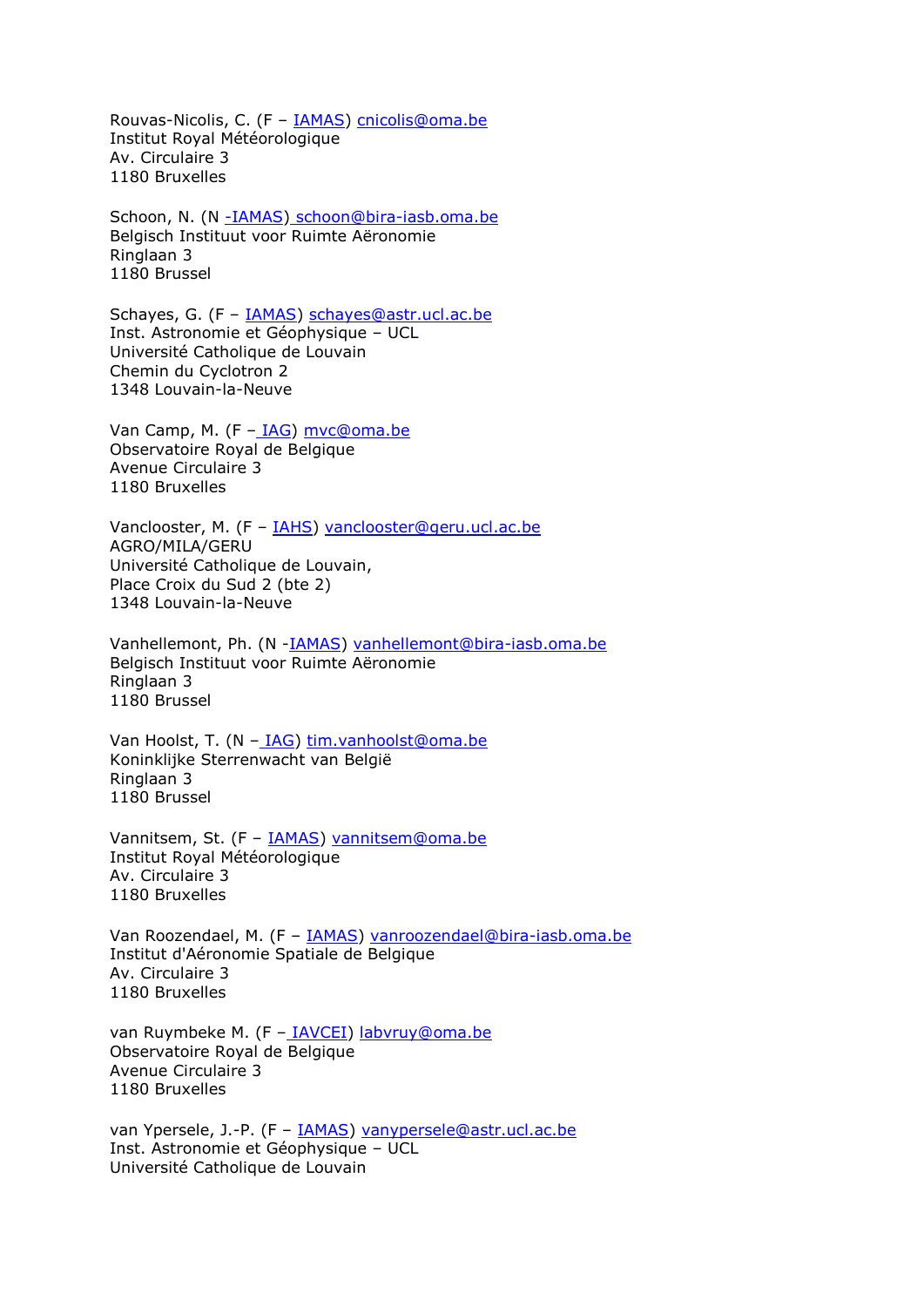Chemin du Cyclotron 2 1348 Louvain-la-Neuve

Warnant, R. (F - [IAG\)](http://www.iag-aig.org/) [rene.warnant@oma.be](mailto:rene.warnant@oma.be) Observatoire Royal de Belgique Avenue Circulaire 3 1180 Bruxelles

### **3. Meetings of the Committee in 2009**

### - **dates and main conclusions**

During 2009, the BNCGG held one General Assembly (22.01.2009) and two other meetings (27.04.09 and 18.06.09) with several talks.

The following talks were given to the Committee:

### *22.01.09*

At 15h00 Prof. Eric Deleersnijder (UCL) presented a talk in English entitled:

### **"The unreasonable effectiveness of dimension reduction in complex geophysical flow modelling : How to reduce the number of degrees of freedom of a complex model by a factor of 1000 or more."**

### Summary:

*Nowadays complex numerical models produce so huge an amount of real numbers that making sense of them, i.e. producing verbal interpretations of them, has become a challenging task. Post-processing methods are needed that reduce the amount of information to be submitted to the human being in charge of interpreting model results.*  In this respect, dimension reduction is an approach that is worth considering. *No theoretical developments about dimension reduction methods will be presented. Instead, four applications will be dealt with, which are all concerned with tracer transport in the sea. First, the Mururoa Atoll lagoon is reduced to a well-mixed box. The lagoonaveraged tracer concentration of this one-variable model compares very well with that of a complex, 3D model encompassing tens of thousands of variables. A somewhat similar approach is applied to the Prince William Sound, Alaska; in this case, a box and a pipe are seen to be necessary. Then, the ventilation of the World Ocean is idealised by a leaky funnel model, i.e. a semi-infinite pipe with porous walls, whose section is variable. Finally, the timescale to tracer equilibrium in the World Ocean is tackled with a complex model that can be idealised as a three-box model, yielding indications of importance for paleoclimate studies.* 

*These examples illustrate the usefulness of dimension reduction as a tool for interpreting the results of complex models. That this tool is efficient is essentially due to the fact that the parameters of reduced-dimension models have a clear physical meaning.*

## *24.07.09*

At 14h00 Mr. Clovis Jacinto de Matos (ESA), presented a talk in English entitled:

### **"Scientific Research and Global Navigation Satellite Systems."**

Summary: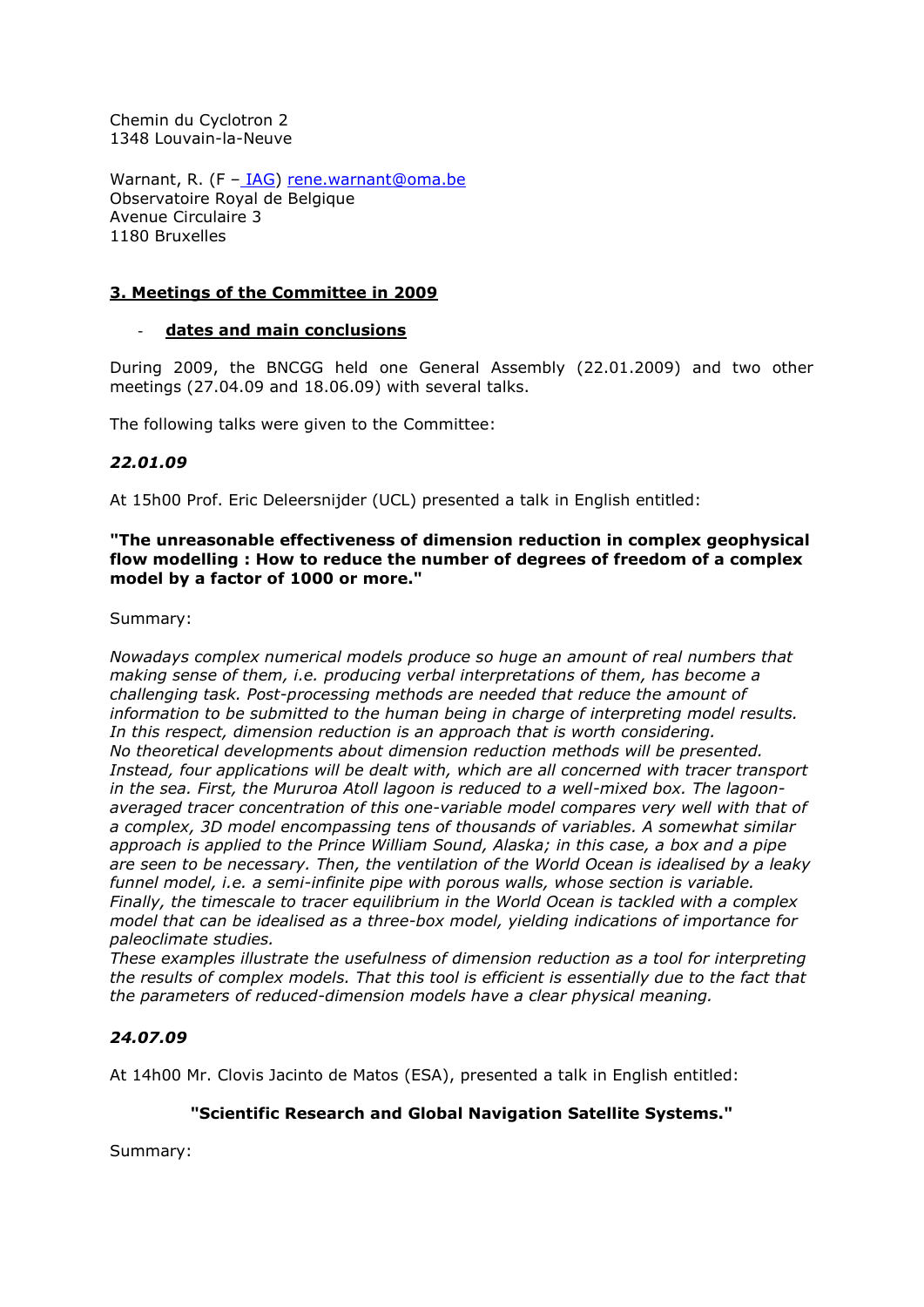*Several Global Navigation Satellite Systems (GNSS) are presently in operation such as, for example, the American GPS and the Russian GLONASS.* 

*In the near future the European Galileo system will complement these already existing constellations. Although the main applications of these systems are currently essentially civilian and military, they can also be used, to different extents, to carry out scientific research in a wide variety of domains such as, for example: Earth sciences (geodesy, geophysics, oceanography, meteorology, space-weather), metrology (measurement and global distribution of time and frequency), and fundamental physics (verification and utilization of the fundamental laws of quantum and relativistic mechanics in the framework of the satellite constellation). Thus, GNSS can be seen as providing a new, genuine, multi-disciplinary scientific application to different scientific communities and will most probably benefit from these communities with respect to its future evolution.*

After the coffee-break, the meeting continued at 15h45 with Dr. Thierry Camelbeeck (ROB) who presented a talk in English entitled:

## **"The earthquake activity in central Belgium since July 2008."**

Summary:

*Since 12 July 2008, a seismic sequence started in the region of Ottignies – Court-Saint-Etienne some 20 km to the southeast of Brussels. The most important earthquake occurred on July 13 and had a magnitude M\_L =3.2. Up to March 2009, 120 earthquakes have been recorded with magnitude as low as 0.* 

*Surprisingly, even earthquake of magnitude smaller than M\_L =1.0, not necessarily recorded by the Belgian monitoring permanent network, have been observed despite the fact that their focal depth, well-constrained by a mobile seismic network, is around 5 km.* 

*We present a preliminary analysis of the numerous collected data and observations. We*  will interpret them in the framework of the seismotectonic model of stable continental *Europe. This seismic sequence demonstrates the difficulty to assess seismic hazard in these tectonically stable continental regions and the importance of conducting detailed specific studies of past earthquakes that occurred before the development of modern seismic networks.* 

## *18.06.2009*

A meeting was organized in collaboration with the Solar-Terrestrial Center of Excellence in the form of a mini-symposium on the occasion of the visit of Prof. Eugene Parker, who discovered the solar wind.

14:05 Introduction to solar/stellar winds, J. Lemaire (BISA) 14:25 The kinetic structure of 1D and 2D magnetic discontinuities, M. Echim (BISA) 14:45 Stellar X-ray emission and spontaneous discontinuities in magnetic fields, E. Parker (U Chicago)

15:45 Coffee break

16:00 EUV imaging of the solar corona, D. Berghmans (ROB) 16:30 Large scale modeling of CMEs, G. Lapenta (KULeuven)

Prof. Eugene Parker from University of Chicago presented a talk in English entitled:

## **"Stellar X-ray emission and spontaneous discontinuities in magnetic fields."**

Summary :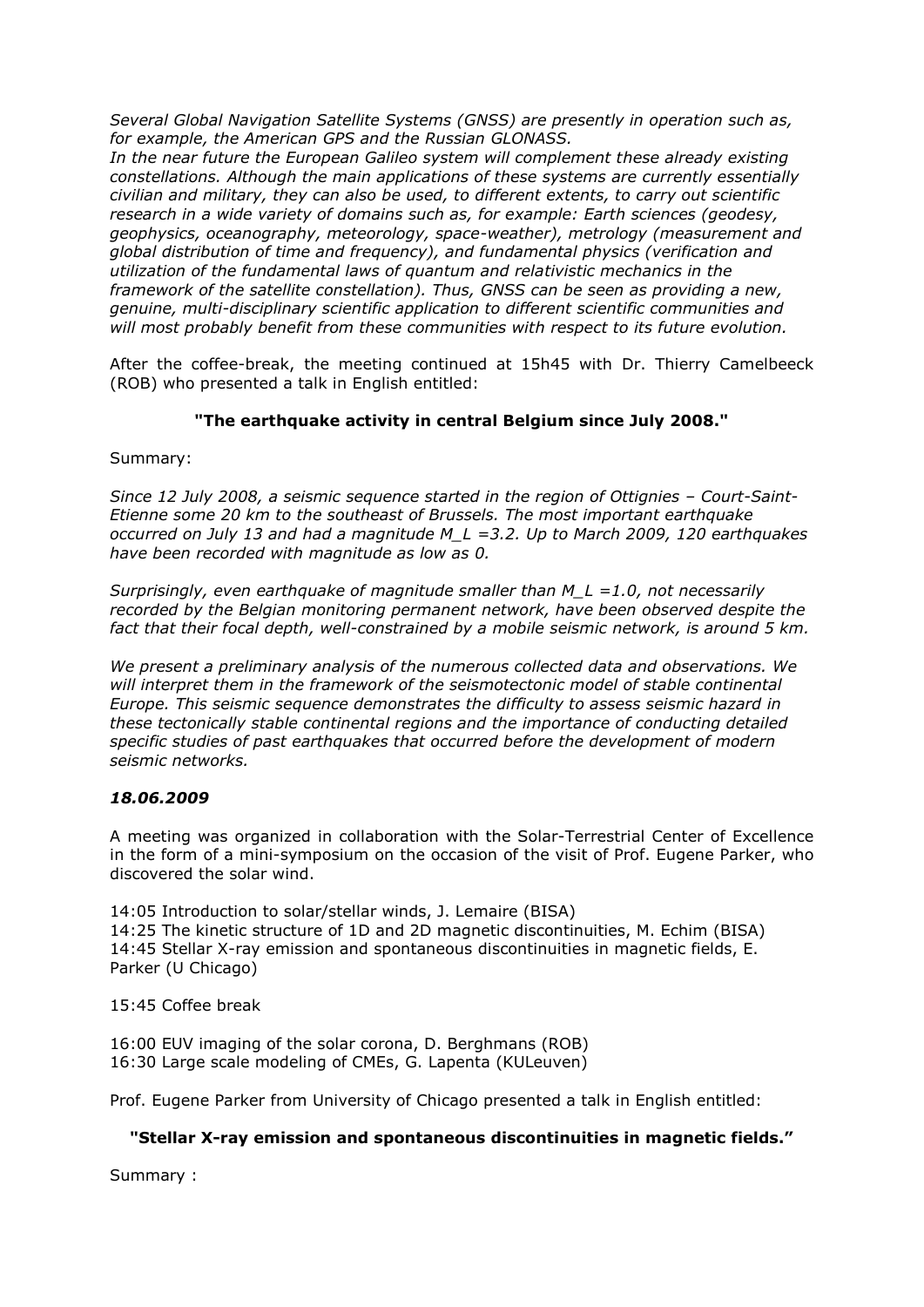*There is the curious fact that the X-ray corona of the Sun appears to be heated by the dissipation of the magnetic energy in a plasma so hot (1 – 5x10<sup>6</sup> K) that there is very little resistivity. The X-ray corona would seem to be an unlikely place to find dissipation of magnetic field.* 

*Note then that the photospheric footpoints of the re-entrant magnetic fields of the X-ray active regions are continually shuffled about by the photospheric convection, so that the field lines are randomly interlaced. This reduces the characteristic transverse scale of variation, of course, but not enough to accomplish significant resistive dissipation of the associated electric currents. It appears that the dissipation is accomplished through the remarkable properties of the magnetic equilibrium equation, taking the form in the simplest case of uniform plasma pressure. This equation has two families of complex characteristics and one family of real characteristic, viz. the field lines. In the presence of an interlaced field line topology an intrinsic part of the equilibrium field is the existence of surfaces of tangential discontinuity, i.e. current sheets lying along the field lines. In the relaxation to equilibrium the stresses in the magnetic field push the field gradients to concentrate into individual surfaces of discontinuity, thereby providing resistive dissipation of the magnetic free energy no matter how small the resistivity. We suggest that this effect is responsible for heating the X-ray corona of the Sun, and, by inference, the X-ray coronas of other late main sequence stars.* 

## **4. General Assemblies of the Scientific Union in 2009**

### - **Dates**

Inside the International Union of Geodesy and Geophysics [\(IUGG\)](http://www.iugg.org/) there are seven associations (see Goals of CNBGG). For each of them, there is a National Representative who can vote for Belgium during the General Assembly of the Association.

- Johan De Keyser attended the IAGA 2009 scientific assembly (Sopron, Hungary, August 23-30, 2009) as Belgian delegate [\(http://www.iaga2009sopron.hu/\)](http://www.iaga2009sopron.hu/).
- Carine Bruyninx attended the IAG 2009 scientific assembly (Buenos Aires, Argentina, August 31 – September 4, 2009) to replace the Belgian representative Véronique Dehant.
- Belgian delegates were also present at the joint IAMAS, IAPSO and IACS meeting (Montréal, Canada, July 19-29, 2009).

### - **Main conclusions**

These assemblies settled some internal affairs, such as changes in the secretaries of the Associations (e.g. for IAGA), the designation of locations for future assemblies, a preview on the 2011 IUGG Assembly in Melbourne, … Also, a number of formal statements or recommendations have been issued at these assemblies, in order to promote or endorse certain research and public outreach activities. Please refer to the websites of the Associations for specific details.

### **5. Other activities in 2009**

### **Description**

The BNCGG sponsored the International Year of the Planet Earth with activities in Belgium from 2007-2009 (http://we.vub.ac.be/~dglg/Web/IYPE/IntroIYPE.html).

## - **Goal**

The purpose of the *International Year of the Planet Earth* was to: